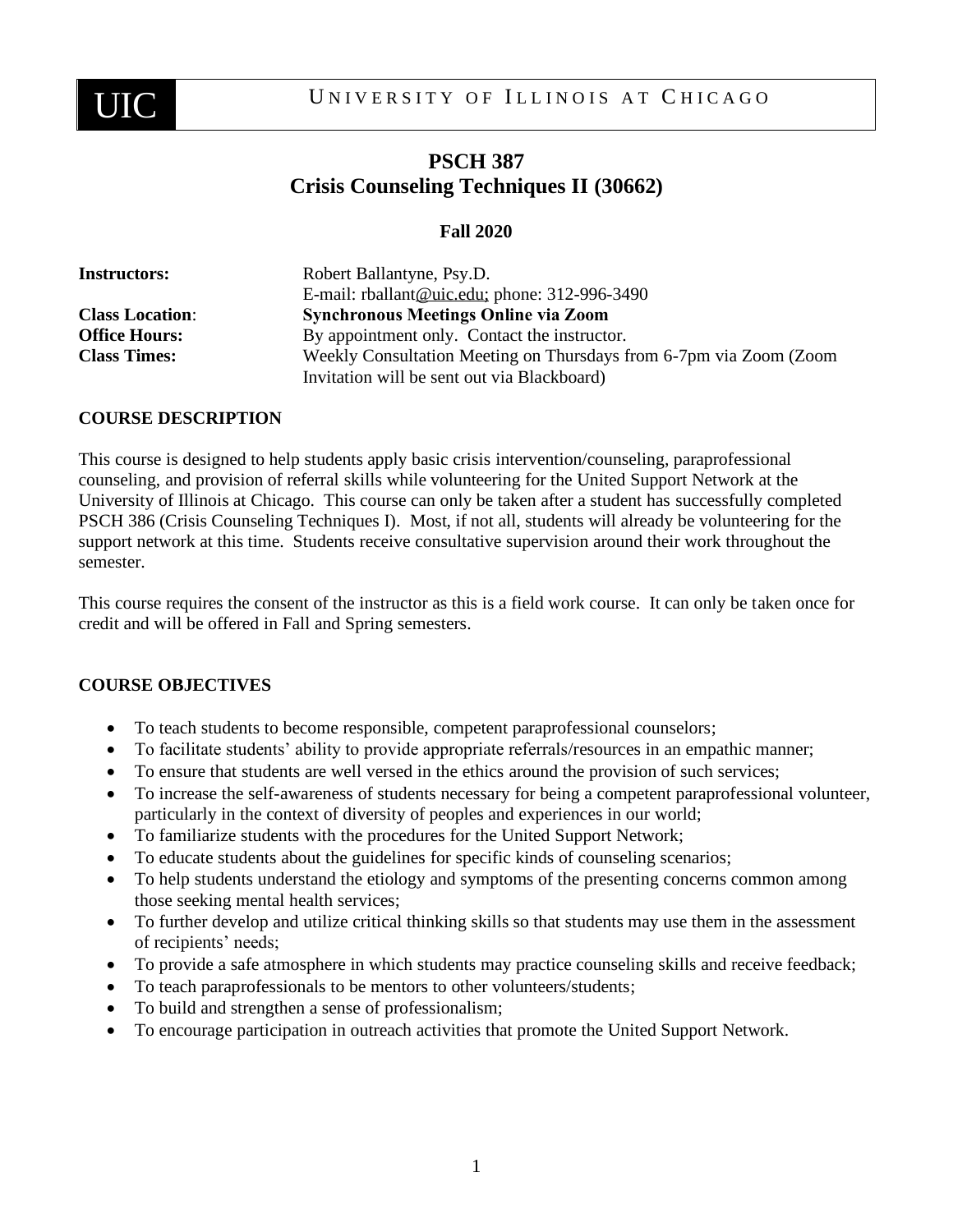## **VOLUNTEER PARTICIPATION**

#### *Volunteering for the United Support Network*

Volunteer shifts will occur within the United Support Network at UIC. The instructor will continue to assess student's progress and skill levels throughout the class and will continue to make further decisions regarding volunteer's suitability to working as a paraprofessional.

#### *Weekly Support Group Shifts*

Sometime early in the semester, each student will be required to **co-lead one support group** (our hour per week) with another student who has previously taken PSCH 386. Students will be responsible for communicating with their group members, orienting them to the support group, conducting individualized crisis assessments with students as warranted, communicating with the counseling center in crisis situations, and providing referrals/resources to students as needed. Students will be required to attend ALL weekly support groups and may jeopardize their credit for PSCH 387 if they fail to attend their shifts. Students who need to miss a group for any reason MUST contact Dr. Ballantyne and their co-leader ASAP.

#### *Weekly Consultation Meetings*

Once students begin running groups, they will attend **a weekly consultation meeting** with supervisors and other group leaders to consult around dynamics and issues occurring within their groups. Students will also receive additional training during this meeting as warranted to increase their skill sets. Failure to attend this meeting consistently will result in not receiving credit for PSCH 387. These meetings will last for one hour a week. Their attendance will be recorded on their "log sheet." **Students who miss more than 2 meetings in a semester may forfeit their credit in the course**.

#### *Outreach Responsibilities*

- 1) Students will be responsible for planning and hosting **one kick-back Friday event** throughout the course of the semester. These events helps to destigmatize mental health, build community at UIC, and increase mental health awareness. Students will sign-up for their kickback event at the beginning of the semester. They will be required to submit their idea for their event to Iza Difiglio, USN Outreach Coordinator, **at least 3 weeks in advance of the event date** so that there is enough time to advertise the event, purchase materials, and reserve rooms if needed on campus.
- 2) Students will also be responsible to attend **at least 2 kick-back Friday events** other than the one they host. Students are free to choose whichever kickback Friday events work best for them.

#### *Weekly Journal Reflections:*

Students in PSCH 387 are required to write weekly 1-2 page double-spaced journal entries (in one continuous Microsoft Word document) after each session of their support group. Further instructions regarding content of journal entries will be provided to students prior to start of support groups.

#### *Final Reflection Paper:*

Students in PSCH 387 will be completing a **2 to 3-page (double spaced) reflection paper** of their learning experiences via the United Support Network. This reflection paper should address at least 2 areas from the course objectives (see the page 1 of the syllabus) as well as their overall experience, skill development, and growth throughout the semester.

#### *Professionalism:*

Students enrolled in PSCH 387 are expected to present strong professionalism. This includes commitment to their shifts and other expectations as a paraprofessional volunteer. If/when a student is not able to come in to their assigned shift, the student is expected to communicate with their colleagues 24 hours in advance. **In a similar manner, if/when a student encounters difficulty completing PSCH 387 requirements (e.g., planning kickbacks or attending meetings/groups), the student is expected to take an active role in**